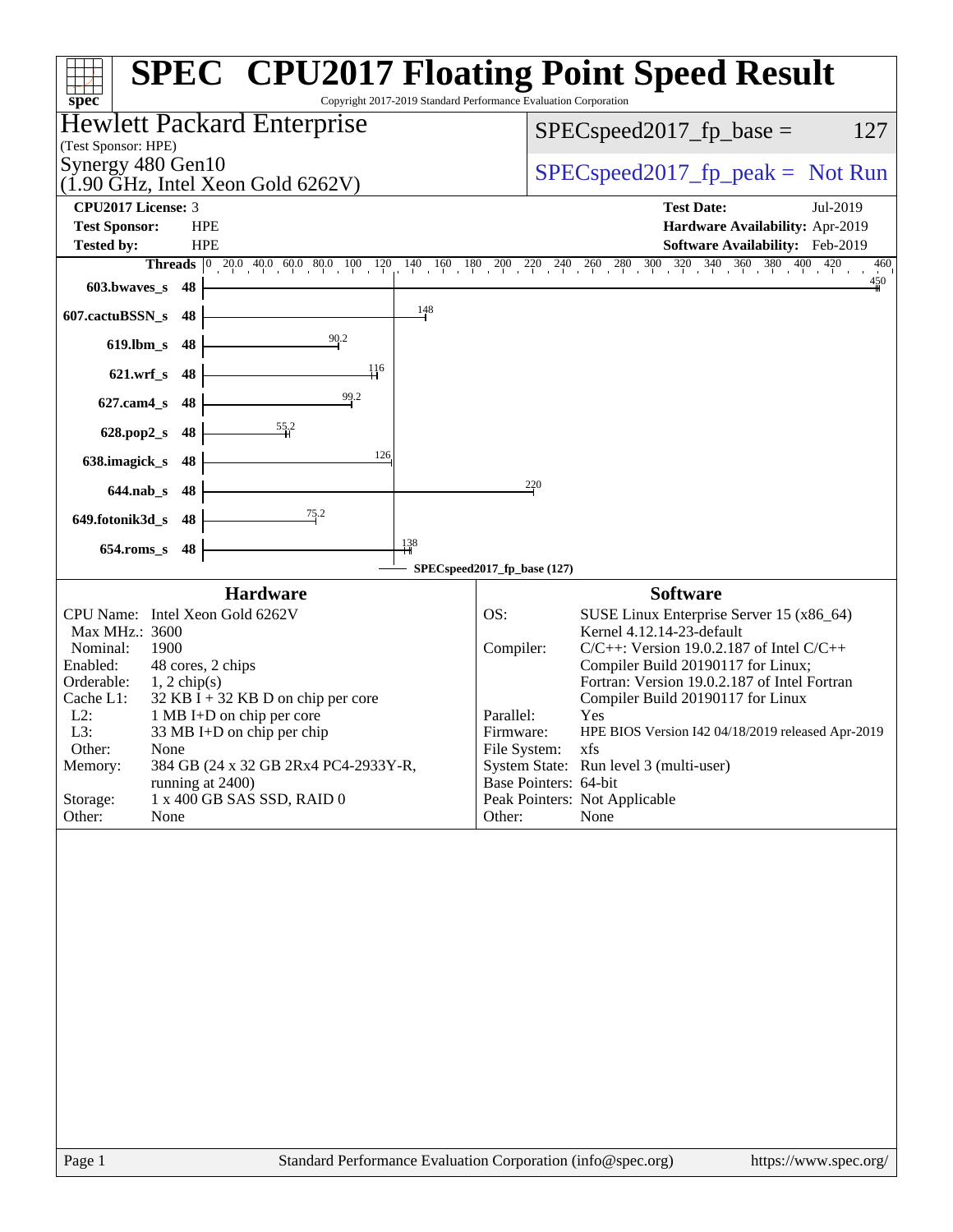# **[SPEC CPU2017 Floating Point Speed Result](http://www.spec.org/auto/cpu2017/Docs/result-fields.html#SPECCPU2017FloatingPointSpeedResult)**

Copyright 2017-2019 Standard Performance Evaluation Corporation

### Hewlett Packard Enterprise

(Test Sponsor: HPE)

**[spec](http://www.spec.org/)**

(1.90 GHz, Intel Xeon Gold 6262V)

 $SPEC speed2017_fp\_base = 127$ 

### Synergy 480 Gen10  $S^{per}$  [SPECspeed2017\\_fp\\_peak =](http://www.spec.org/auto/cpu2017/Docs/result-fields.html#SPECspeed2017fppeak) Not Run

**[CPU2017 License:](http://www.spec.org/auto/cpu2017/Docs/result-fields.html#CPU2017License)** 3 **[Test Date:](http://www.spec.org/auto/cpu2017/Docs/result-fields.html#TestDate)** Jul-2019 **[Test Sponsor:](http://www.spec.org/auto/cpu2017/Docs/result-fields.html#TestSponsor)** HPE **[Hardware Availability:](http://www.spec.org/auto/cpu2017/Docs/result-fields.html#HardwareAvailability)** Apr-2019 **[Tested by:](http://www.spec.org/auto/cpu2017/Docs/result-fields.html#Testedby)** HPE **[Software Availability:](http://www.spec.org/auto/cpu2017/Docs/result-fields.html#SoftwareAvailability)** Feb-2019

### **[Results Table](http://www.spec.org/auto/cpu2017/Docs/result-fields.html#ResultsTable)**

|                                   | <b>Base</b>    |                |                |                |       | <b>Peak</b>    |            |                |                |              |                |              |                |              |
|-----------------------------------|----------------|----------------|----------------|----------------|-------|----------------|------------|----------------|----------------|--------------|----------------|--------------|----------------|--------------|
| <b>Benchmark</b>                  | <b>Threads</b> | <b>Seconds</b> | Ratio          | <b>Seconds</b> | Ratio | <b>Seconds</b> | Ratio      | <b>Threads</b> | <b>Seconds</b> | <b>Ratio</b> | <b>Seconds</b> | <b>Ratio</b> | <b>Seconds</b> | <b>Ratio</b> |
| 603.bwayes_s                      | 48             | 131            | 451            | 131            | 449   | <u>131</u>     | 450        |                |                |              |                |              |                |              |
| 607.cactuBSSN s                   | 48             | 112            | 149            | 112            | 148   | 112            | 148        |                |                |              |                |              |                |              |
| $619.$ lbm_s                      | 48             | 58.1           | 90.2           | 58.0           | 90.3  | 58.1           | 90.1       |                |                |              |                |              |                |              |
| $621.wrf$ s                       | 48             | 118            | 112            | 114            | 116   | 114            | <u>116</u> |                |                |              |                |              |                |              |
| $627$ .cam $4 \text{ s}$          | 48             | 89.3           | 99.2           | 89.3           | 99.3  | 89.7           | 98.8       |                |                |              |                |              |                |              |
| $628.pop2_s$                      | 48             | 207            | 57.4           | 216            | 55.1  | 215            | 55.2       |                |                |              |                |              |                |              |
| 638.imagick_s                     | 48             | 115            | 126            | 115            | 125   | 115            | 126        |                |                |              |                |              |                |              |
| $644$ .nab s                      | 48             | 79.4           | 220            | 79.3           | 220   | 79.3           | 220        |                |                |              |                |              |                |              |
| 649.fotonik3d s                   | 48             | 121            | 75.3           | 121            | 75.2  | 122            | 74.9       |                |                |              |                |              |                |              |
| $654$ .roms s                     | 48             | 114            | 139            | 117            | 134   | 114            | 138        |                |                |              |                |              |                |              |
| $SPEC speed2017$ fp base =<br>127 |                |                |                |                |       |                |            |                |                |              |                |              |                |              |
| $SPECspeed2017_fp\_peak =$        |                |                | <b>Not Run</b> |                |       |                |            |                |                |              |                |              |                |              |

Results appear in the [order in which they were run.](http://www.spec.org/auto/cpu2017/Docs/result-fields.html#RunOrder) Bold underlined text [indicates a median measurement](http://www.spec.org/auto/cpu2017/Docs/result-fields.html#Median).

### **[Operating System Notes](http://www.spec.org/auto/cpu2017/Docs/result-fields.html#OperatingSystemNotes)**

 Stack size set to unlimited using "ulimit -s unlimited" Transparent Huge Pages enabled by default Prior to runcpu invocation Filesystem page cache synced and cleared with: sync; echo 3 > /proc/sys/vm/drop\_caches

### **[General Notes](http://www.spec.org/auto/cpu2017/Docs/result-fields.html#GeneralNotes)**

Environment variables set by runcpu before the start of the run: KMP\_AFFINITY = "granularity=core,compact" LD\_LIBRARY\_PATH = "/home/cpu2017\_u2/lib/ia32:/home/cpu2017\_u2/lib/intel64" OMP\_STACKSIZE = "192M"

 Binaries compiled on a system with 1x Intel Core i9-7900X CPU + 32GB RAM memory using Redhat Enterprise Linux 7.5 NA: The test sponsor attests, as of date of publication, that CVE-2017-5754 (Meltdown) is mitigated in the system as tested and documented. Yes: The test sponsor attests, as of date of publication, that CVE-2017-5753 (Spectre variant 1) is mitigated in the system as tested and documented. Yes: The test sponsor attests, as of date of publication, that CVE-2017-5715 (Spectre variant 2) is mitigated in the system as tested and documented.

### **[Platform Notes](http://www.spec.org/auto/cpu2017/Docs/result-fields.html#PlatformNotes)**

BIOS Configuration: Hyper-Threading set to Disabled Thermal Configuration set to Maximum Cooling

**(Continued on next page)**

Page 2 Standard Performance Evaluation Corporation [\(info@spec.org\)](mailto:info@spec.org) <https://www.spec.org/>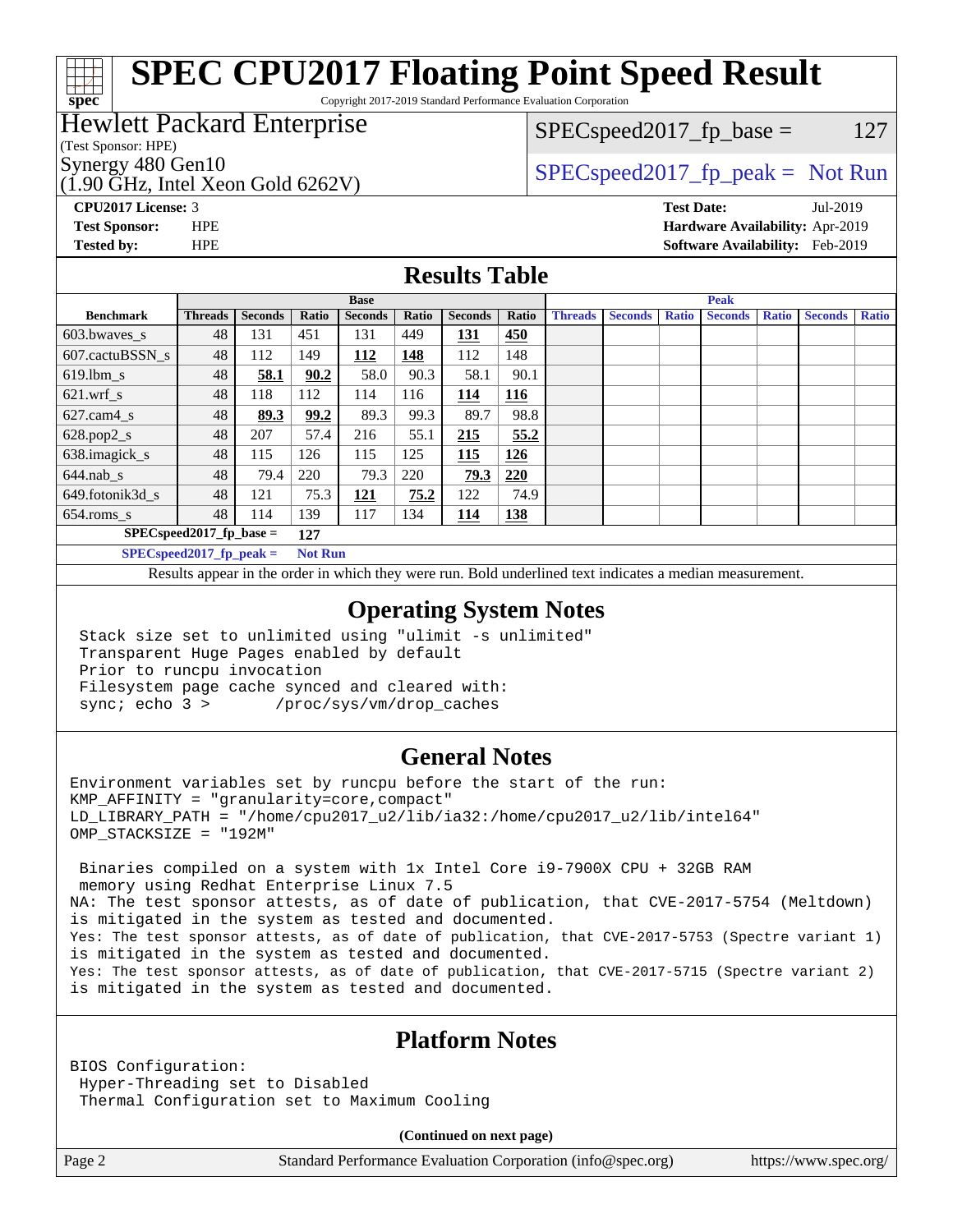# **[SPEC CPU2017 Floating Point Speed Result](http://www.spec.org/auto/cpu2017/Docs/result-fields.html#SPECCPU2017FloatingPointSpeedResult)**

Copyright 2017-2019 Standard Performance Evaluation Corporation

### Hewlett Packard Enterprise

 $SPEC speed2017_fp\_base = 127$ 

### (Test Sponsor: HPE)

(1.90 GHz, Intel Xeon Gold 6262V)

Synergy 480 Gen10  $S^{perg}$  [SPECspeed2017\\_fp\\_peak =](http://www.spec.org/auto/cpu2017/Docs/result-fields.html#SPECspeed2017fppeak) Not Run

**[spec](http://www.spec.org/)**

**[CPU2017 License:](http://www.spec.org/auto/cpu2017/Docs/result-fields.html#CPU2017License)** 3 **[Test Date:](http://www.spec.org/auto/cpu2017/Docs/result-fields.html#TestDate)** Jul-2019 **[Test Sponsor:](http://www.spec.org/auto/cpu2017/Docs/result-fields.html#TestSponsor)** HPE **[Hardware Availability:](http://www.spec.org/auto/cpu2017/Docs/result-fields.html#HardwareAvailability)** Apr-2019 **[Tested by:](http://www.spec.org/auto/cpu2017/Docs/result-fields.html#Testedby)** HPE **[Software Availability:](http://www.spec.org/auto/cpu2017/Docs/result-fields.html#SoftwareAvailability)** Feb-2019

### **[Platform Notes \(Continued\)](http://www.spec.org/auto/cpu2017/Docs/result-fields.html#PlatformNotes)**

Page 3 Standard Performance Evaluation Corporation [\(info@spec.org\)](mailto:info@spec.org) <https://www.spec.org/> Memory Patrol Scrubbing set to Disabled LLC Prefetch set to Enabled LLC Dead Line Allocation set to Disabled Enhanced Processor Performance set to Enabled Workload Profile set to General Peak Frequency Compute Energy/Performance Bias set to Balanced Power Workload Profile set to Custom Numa Group Size Optimization set to Flat Intel UPI Link Power Management set to Enabled Sysinfo program /home/cpu2017\_u2/bin/sysinfo Rev: r5974 of 2018-05-19 9bcde8f2999c33d61f64985e45859ea9 running on sy480-gen10 Sat Jul 6 12:44:13 2019 SUT (System Under Test) info as seen by some common utilities. For more information on this section, see <https://www.spec.org/cpu2017/Docs/config.html#sysinfo> From /proc/cpuinfo model name : Intel(R) Xeon(R) Gold 6262V CPU @ 1.90GHz 2 "physical id"s (chips) 48 "processors" cores, siblings (Caution: counting these is hw and system dependent. The following excerpts from /proc/cpuinfo might not be reliable. Use with caution.) cpu cores : 24 siblings : 24 physical 0: cores 0 1 2 3 4 5 8 9 10 11 12 13 16 17 18 19 20 21 24 25 26 27 28 29 physical 1: cores 0 1 2 3 4 5 8 9 10 11 12 13 16 17 18 19 20 21 24 25 26 27 28 29 From lscpu: Architecture: x86\_64 CPU op-mode(s): 32-bit, 64-bit Byte Order: Little Endian  $CPU(s):$  48 On-line CPU(s) list: 0-47 Thread(s) per core: 1 Core(s) per socket: 24 Socket(s): 2 NUMA node(s): 2 Vendor ID: GenuineIntel CPU family: 6 Model: 85 Model name: Intel(R) Xeon(R) Gold 6262V CPU @ 1.90GHz Stepping: 7 CPU MHz: 1900.000 BogoMIPS: 3800.00 Virtualization: VT-x L1d cache: 32K **(Continued on next page)**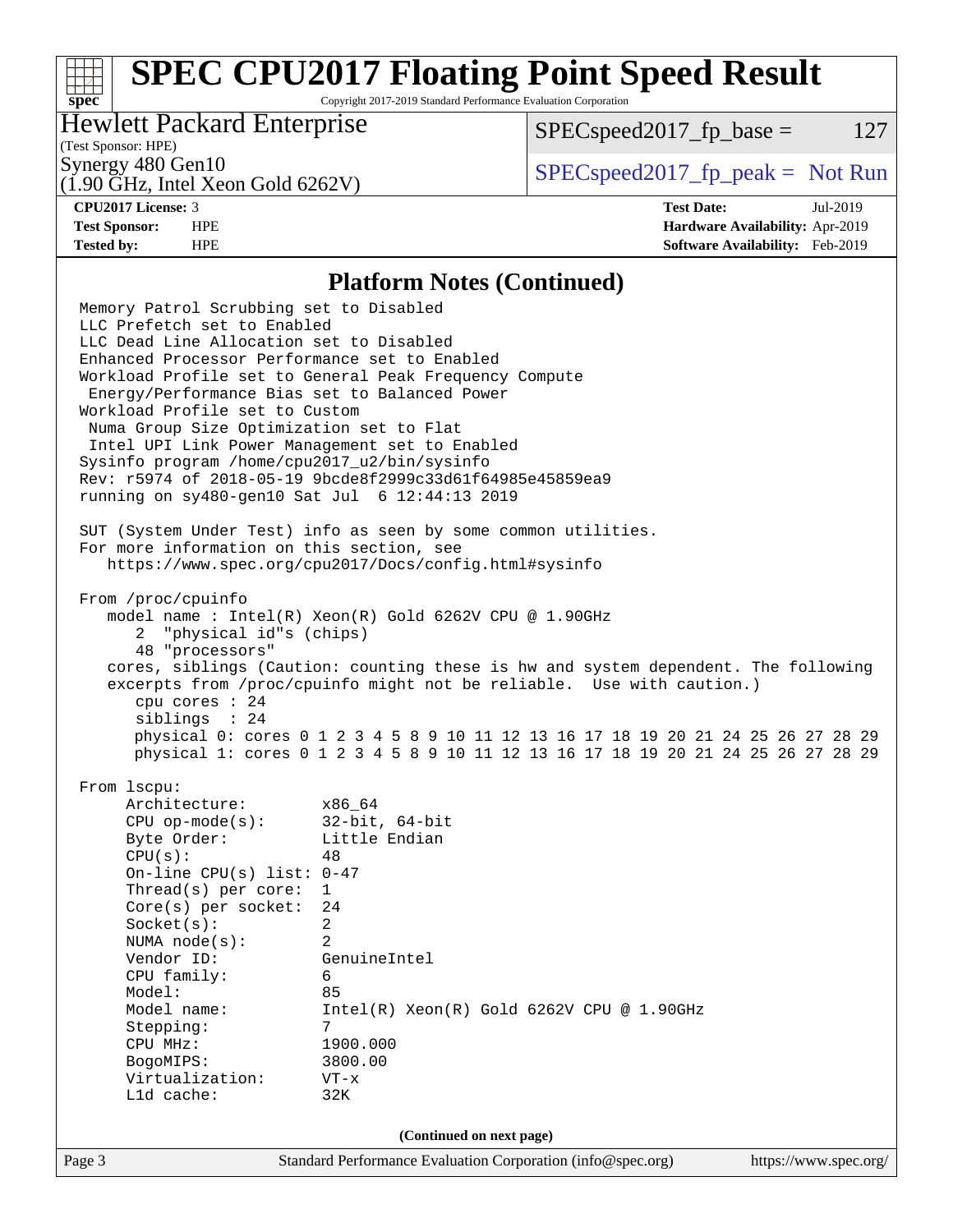### Page 4 Standard Performance Evaluation Corporation [\(info@spec.org\)](mailto:info@spec.org) <https://www.spec.org/> **[spec](http://www.spec.org/) [SPEC CPU2017 Floating Point Speed Result](http://www.spec.org/auto/cpu2017/Docs/result-fields.html#SPECCPU2017FloatingPointSpeedResult)** Copyright 2017-2019 Standard Performance Evaluation Corporation (Test Sponsor: HPE) Hewlett Packard Enterprise (1.90 GHz, Intel Xeon Gold 6262V) Synergy 480 Gen10  $S^{perg}$  [SPECspeed2017\\_fp\\_peak =](http://www.spec.org/auto/cpu2017/Docs/result-fields.html#SPECspeed2017fppeak) Not Run  $SPEC speed2017_fp\_base = 127$ **[CPU2017 License:](http://www.spec.org/auto/cpu2017/Docs/result-fields.html#CPU2017License)** 3 **[Test Date:](http://www.spec.org/auto/cpu2017/Docs/result-fields.html#TestDate)** Jul-2019 **[Test Sponsor:](http://www.spec.org/auto/cpu2017/Docs/result-fields.html#TestSponsor)** HPE **[Hardware Availability:](http://www.spec.org/auto/cpu2017/Docs/result-fields.html#HardwareAvailability)** Apr-2019 **[Tested by:](http://www.spec.org/auto/cpu2017/Docs/result-fields.html#Testedby)** HPE **[Software Availability:](http://www.spec.org/auto/cpu2017/Docs/result-fields.html#SoftwareAvailability)** Feb-2019 **[Platform Notes \(Continued\)](http://www.spec.org/auto/cpu2017/Docs/result-fields.html#PlatformNotes)** L1i cache: 32K L2 cache: 1024K L3 cache: 33792K NUMA node0 CPU(s): 0-23 NUMA node1 CPU(s): 24-47 Flags: fpu vme de pse tsc msr pae mce cx8 apic sep mtrr pge mca cmov pat pse36 clflush dts acpi mmx fxsr sse sse2 ss ht tm pbe syscall nx pdpe1gb rdtscp lm constant\_tsc art arch\_perfmon pebs bts rep\_good nopl xtopology nonstop\_tsc cpuid aperfmperf tsc\_known\_freq pni pclmulqdq dtes64 monitor ds\_cpl vmx smx est tm2 ssse3 sdbg fma cx16 xtpr pdcm pcid dca sse4\_1 sse4\_2 x2apic movbe popcnt tsc\_deadline\_timer aes xsave avx f16c rdrand lahf\_lm abm 3dnowprefetch cpuid\_fault epb cat\_l3 cdp\_l3 invpcid\_single intel\_ppin mba tpr\_shadow vnmi flexpriority ept vpid fsgsbase tsc\_adjust bmi1 hle avx2 smep bmi2 erms invpcid rtm cqm mpx rdt\_a avx512f avx512dq rdseed adx smap clflushopt clwb intel\_pt avx512cd avx512bw avx512vl xsaveopt xsavec xgetbv1 xsaves cqm\_llc cqm\_occup\_llc cqm\_mbm\_total cqm\_mbm\_local ibpb ibrs stibp dtherm ida arat pln pts pku ospke avx512\_vnni arch\_capabilities ssbd /proc/cpuinfo cache data cache size : 33792 KB From numactl --hardware WARNING: a numactl 'node' might or might not correspond to a physical chip. available: 2 nodes (0-1) node 0 cpus: 0 1 2 3 4 5 6 7 8 9 10 11 12 13 14 15 16 17 18 19 20 21 22 23 node 0 size: 193045 MB node 0 free: 192440 MB node 1 cpus: 24 25 26 27 28 29 30 31 32 33 34 35 36 37 38 39 40 41 42 43 44 45 46 47 node 1 size: 193304 MB node 1 free: 193136 MB node distances: node 0 1  $0: 10 21$  1: 21 10 From /proc/meminfo MemTotal: 395622532 kB HugePages\_Total: 0 Hugepagesize: 2048 kB From /etc/\*release\* /etc/\*version\* os-release: NAME="SLES" VERSION="15" VERSION\_ID="15" PRETTY\_NAME="SUSE Linux Enterprise Server 15" ID="sles" ID\_LIKE="suse" **(Continued on next page)**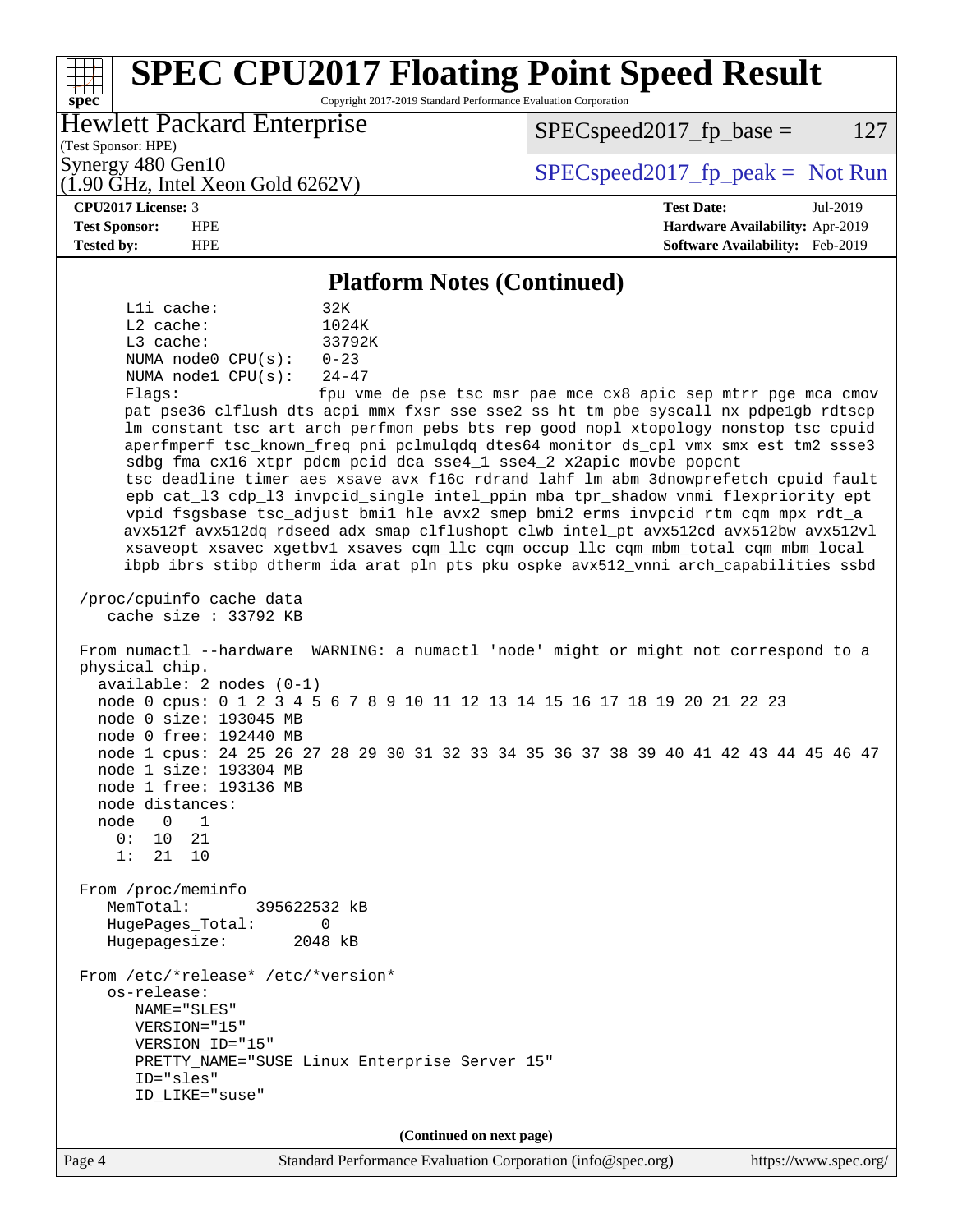### **[spec](http://www.spec.org/) [SPEC CPU2017 Floating Point Speed Result](http://www.spec.org/auto/cpu2017/Docs/result-fields.html#SPECCPU2017FloatingPointSpeedResult)** Copyright 2017-2019 Standard Performance Evaluation Corporation (Test Sponsor: HPE) Hewlett Packard Enterprise (1.90 GHz, Intel Xeon Gold 6262V) Synergy 480 Gen10  $SPEC speed2017$  fp\_peak = Not Run  $SPEC speed2017_fp\_base = 127$ **[CPU2017 License:](http://www.spec.org/auto/cpu2017/Docs/result-fields.html#CPU2017License)** 3 **[Test Date:](http://www.spec.org/auto/cpu2017/Docs/result-fields.html#TestDate)** Jul-2019 **[Test Sponsor:](http://www.spec.org/auto/cpu2017/Docs/result-fields.html#TestSponsor)** HPE **[Hardware Availability:](http://www.spec.org/auto/cpu2017/Docs/result-fields.html#HardwareAvailability)** Apr-2019 **[Tested by:](http://www.spec.org/auto/cpu2017/Docs/result-fields.html#Testedby)** HPE **[Software Availability:](http://www.spec.org/auto/cpu2017/Docs/result-fields.html#SoftwareAvailability)** Feb-2019 **[Platform Notes \(Continued\)](http://www.spec.org/auto/cpu2017/Docs/result-fields.html#PlatformNotes)** ANSI\_COLOR="0;32" CPE\_NAME="cpe:/o:suse:sles:15" uname -a: Linux sy480-gen10 4.12.14-23-default #1 SMP Tue May 29 21:04:44 UTC 2018 (cd0437b) x86\_64 x86\_64 x86\_64 GNU/Linux Kernel self-reported vulnerability status: CVE-2017-5754 (Meltdown): Not affected CVE-2017-5753 (Spectre variant 1): Mitigation: \_\_user pointer sanitization CVE-2017-5715 (Spectre variant 2): Mitigation: Indirect Branch Restricted Speculation, IBPB, IBRS\_FW run-level 3 Jul 6 12:42 SPEC is set to: /home/cpu2017\_u2 Filesystem Type Size Used Avail Use% Mounted on /dev/sda3 xfs 405G 250G 156G 62% /home Additional information from dmidecode follows. WARNING: Use caution when you interpret this section. The 'dmidecode' program reads system data which is "intended to allow hardware to be accurately determined", but the intent may not be met, as there are frequent changes to hardware, firmware, and the "DMTF SMBIOS" standard. BIOS HPE I42 04/18/2019 Memory: 24x UNKNOWN NOT AVAILABLE 16 GB 2 rank 2933, configured at 2400 (End of data from sysinfo program) **[Compiler Version Notes](http://www.spec.org/auto/cpu2017/Docs/result-fields.html#CompilerVersionNotes)** ============================================================================== CC 619.lbm\_s(base) 638.imagick\_s(base) 644.nab\_s(base) ------------------------------------------------------------------------------ Intel(R) C Intel(R) 64 Compiler for applications running on Intel(R)  $64$ , Version 19.0.2.187 Build 20190117 Copyright (C) 1985-2019 Intel Corporation. All rights reserved. ------------------------------------------------------------------------------ ============================================================================== FC 607.cactuBSSN\_s(base) ------------------------------------------------------------------------------ Intel(R) C++ Intel(R) 64 Compiler for applications running on Intel(R) 64, Version 19.0.2.187 Build 20190117 Copyright (C) 1985-2019 Intel Corporation. All rights reserved. **(Continued on next page)**

Page 5 Standard Performance Evaluation Corporation [\(info@spec.org\)](mailto:info@spec.org) <https://www.spec.org/>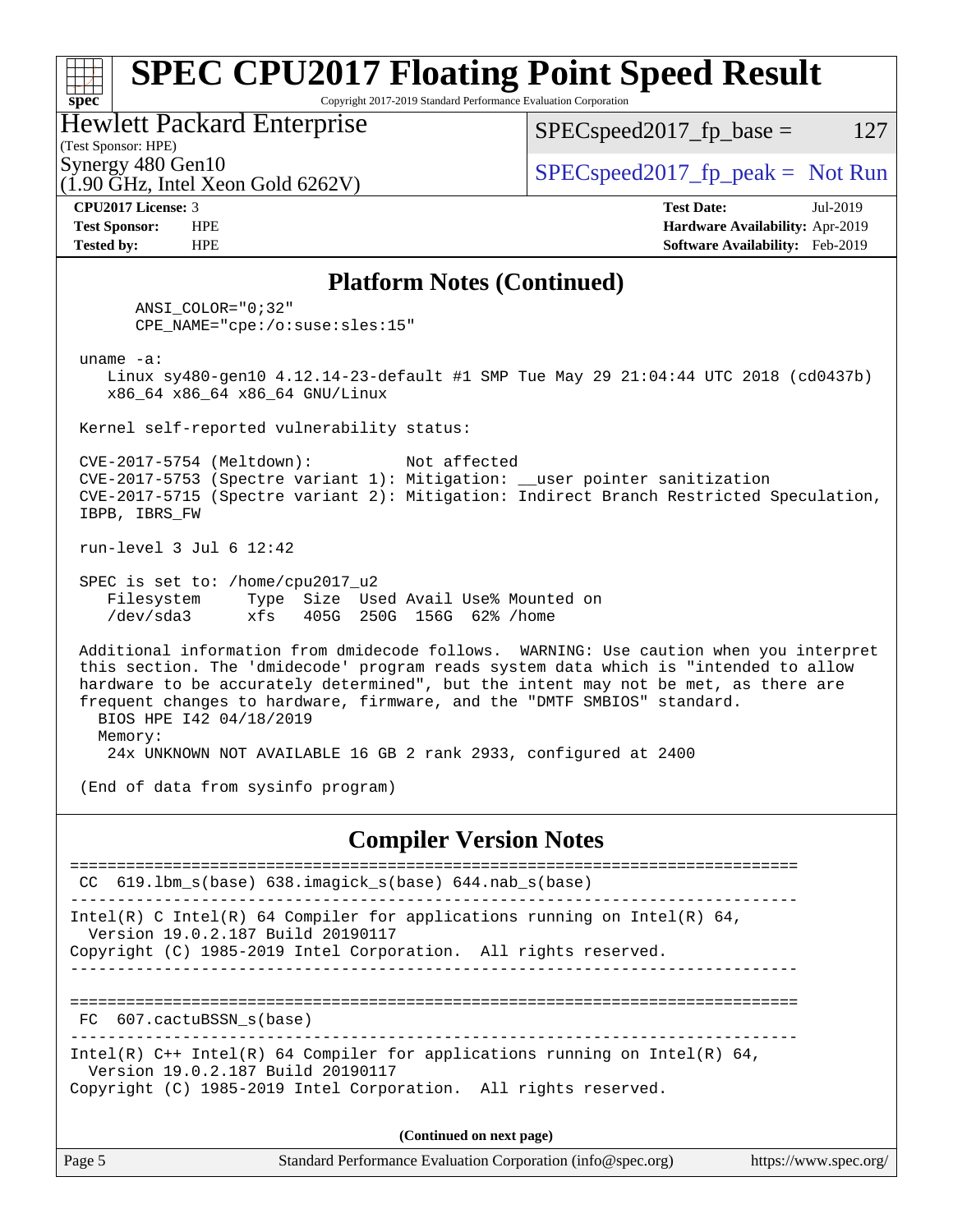# **[spec](http://www.spec.org/)**

# **[SPEC CPU2017 Floating Point Speed Result](http://www.spec.org/auto/cpu2017/Docs/result-fields.html#SPECCPU2017FloatingPointSpeedResult)**

Copyright 2017-2019 Standard Performance Evaluation Corporation

Hewlett Packard Enterprise

 $SPEC speed2017_fp\_base = 127$ 

(Test Sponsor: HPE)

Synergy 480 Gen10<br>(1.00 GHz, Intel Year Gold 6262V)  $\begin{array}{c} \text{SPEC speed2017\_fp\_peak = Not Run} \end{array}$ 

# (1.90 GHz, Intel Xeon Gold 6262V)

**[CPU2017 License:](http://www.spec.org/auto/cpu2017/Docs/result-fields.html#CPU2017License)** 3 **[Test Date:](http://www.spec.org/auto/cpu2017/Docs/result-fields.html#TestDate)** Jul-2019 **[Test Sponsor:](http://www.spec.org/auto/cpu2017/Docs/result-fields.html#TestSponsor)** HPE **[Hardware Availability:](http://www.spec.org/auto/cpu2017/Docs/result-fields.html#HardwareAvailability)** Apr-2019 **[Tested by:](http://www.spec.org/auto/cpu2017/Docs/result-fields.html#Testedby)** HPE **[Software Availability:](http://www.spec.org/auto/cpu2017/Docs/result-fields.html#SoftwareAvailability)** Feb-2019

### **[Compiler Version Notes \(Continued\)](http://www.spec.org/auto/cpu2017/Docs/result-fields.html#CompilerVersionNotes)**

| Intel(R) C Intel(R) 64 Compiler for applications running on Intel(R) 64,<br>Version 19.0.2.187 Build 20190117<br>Copyright (C) 1985-2019 Intel Corporation. All rights reserved.<br>$Intel(R)$ Fortran Intel(R) 64 Compiler for applications running on Intel(R)<br>64, Version 19.0.2.187 Build 20190117<br>Copyright (C) 1985-2019 Intel Corporation. All rights reserved. |  |  |  |  |  |  |  |  |
|------------------------------------------------------------------------------------------------------------------------------------------------------------------------------------------------------------------------------------------------------------------------------------------------------------------------------------------------------------------------------|--|--|--|--|--|--|--|--|
|                                                                                                                                                                                                                                                                                                                                                                              |  |  |  |  |  |  |  |  |
|                                                                                                                                                                                                                                                                                                                                                                              |  |  |  |  |  |  |  |  |
|                                                                                                                                                                                                                                                                                                                                                                              |  |  |  |  |  |  |  |  |
| FC $603.bwaves$ s(base) $649.fotonik3d$ s(base) $654.roms$ s(base)                                                                                                                                                                                                                                                                                                           |  |  |  |  |  |  |  |  |
| Intel(R) Fortran Intel(R) 64 Compiler for applications running on Intel(R)<br>64, Version 19.0.2.187 Build 20190117                                                                                                                                                                                                                                                          |  |  |  |  |  |  |  |  |
| Copyright (C) 1985-2019 Intel Corporation. All rights reserved.                                                                                                                                                                                                                                                                                                              |  |  |  |  |  |  |  |  |
|                                                                                                                                                                                                                                                                                                                                                                              |  |  |  |  |  |  |  |  |
|                                                                                                                                                                                                                                                                                                                                                                              |  |  |  |  |  |  |  |  |
| $621.wrf\_s(base)$ $627.cam4_s(base)$ $628.pop2_s(base)$<br>CC.                                                                                                                                                                                                                                                                                                              |  |  |  |  |  |  |  |  |
| Intel(R) Fortran Intel(R) 64 Compiler for applications running on Intel(R)<br>64, Version 19.0.2.187 Build 20190117                                                                                                                                                                                                                                                          |  |  |  |  |  |  |  |  |
| Copyright (C) 1985-2019 Intel Corporation. All rights reserved.                                                                                                                                                                                                                                                                                                              |  |  |  |  |  |  |  |  |
| Intel(R) C Intel(R) 64 Compiler for applications running on Intel(R) 64,<br>Version 19.0.2.187 Build 20190117                                                                                                                                                                                                                                                                |  |  |  |  |  |  |  |  |
| Copyright (C) 1985-2019 Intel Corporation. All rights reserved.                                                                                                                                                                                                                                                                                                              |  |  |  |  |  |  |  |  |
|                                                                                                                                                                                                                                                                                                                                                                              |  |  |  |  |  |  |  |  |

## **[Base Compiler Invocation](http://www.spec.org/auto/cpu2017/Docs/result-fields.html#BaseCompilerInvocation)**

[C benchmarks](http://www.spec.org/auto/cpu2017/Docs/result-fields.html#Cbenchmarks):  $\text{icc}$  -m64 -std=c11 [Fortran benchmarks](http://www.spec.org/auto/cpu2017/Docs/result-fields.html#Fortranbenchmarks): [ifort -m64](http://www.spec.org/cpu2017/results/res2019q3/cpu2017-20190709-16095.flags.html#user_FCbase_intel_ifort_64bit_24f2bb282fbaeffd6157abe4f878425411749daecae9a33200eee2bee2fe76f3b89351d69a8130dd5949958ce389cf37ff59a95e7a40d588e8d3a57e0c3fd751) [Benchmarks using both Fortran and C](http://www.spec.org/auto/cpu2017/Docs/result-fields.html#BenchmarksusingbothFortranandC): [ifort -m64](http://www.spec.org/cpu2017/results/res2019q3/cpu2017-20190709-16095.flags.html#user_CC_FCbase_intel_ifort_64bit_24f2bb282fbaeffd6157abe4f878425411749daecae9a33200eee2bee2fe76f3b89351d69a8130dd5949958ce389cf37ff59a95e7a40d588e8d3a57e0c3fd751) [icc -m64 -std=c11](http://www.spec.org/cpu2017/results/res2019q3/cpu2017-20190709-16095.flags.html#user_CC_FCbase_intel_icc_64bit_c11_33ee0cdaae7deeeab2a9725423ba97205ce30f63b9926c2519791662299b76a0318f32ddfffdc46587804de3178b4f9328c46fa7c2b0cd779d7a61945c91cd35) [Benchmarks using Fortran, C, and C++:](http://www.spec.org/auto/cpu2017/Docs/result-fields.html#BenchmarksusingFortranCandCXX) [icpc -m64](http://www.spec.org/cpu2017/results/res2019q3/cpu2017-20190709-16095.flags.html#user_CC_CXX_FCbase_intel_icpc_64bit_4ecb2543ae3f1412ef961e0650ca070fec7b7afdcd6ed48761b84423119d1bf6bdf5cad15b44d48e7256388bc77273b966e5eb805aefd121eb22e9299b2ec9d9) [icc -m64 -std=c11](http://www.spec.org/cpu2017/results/res2019q3/cpu2017-20190709-16095.flags.html#user_CC_CXX_FCbase_intel_icc_64bit_c11_33ee0cdaae7deeeab2a9725423ba97205ce30f63b9926c2519791662299b76a0318f32ddfffdc46587804de3178b4f9328c46fa7c2b0cd779d7a61945c91cd35) [ifort -m64](http://www.spec.org/cpu2017/results/res2019q3/cpu2017-20190709-16095.flags.html#user_CC_CXX_FCbase_intel_ifort_64bit_24f2bb282fbaeffd6157abe4f878425411749daecae9a33200eee2bee2fe76f3b89351d69a8130dd5949958ce389cf37ff59a95e7a40d588e8d3a57e0c3fd751)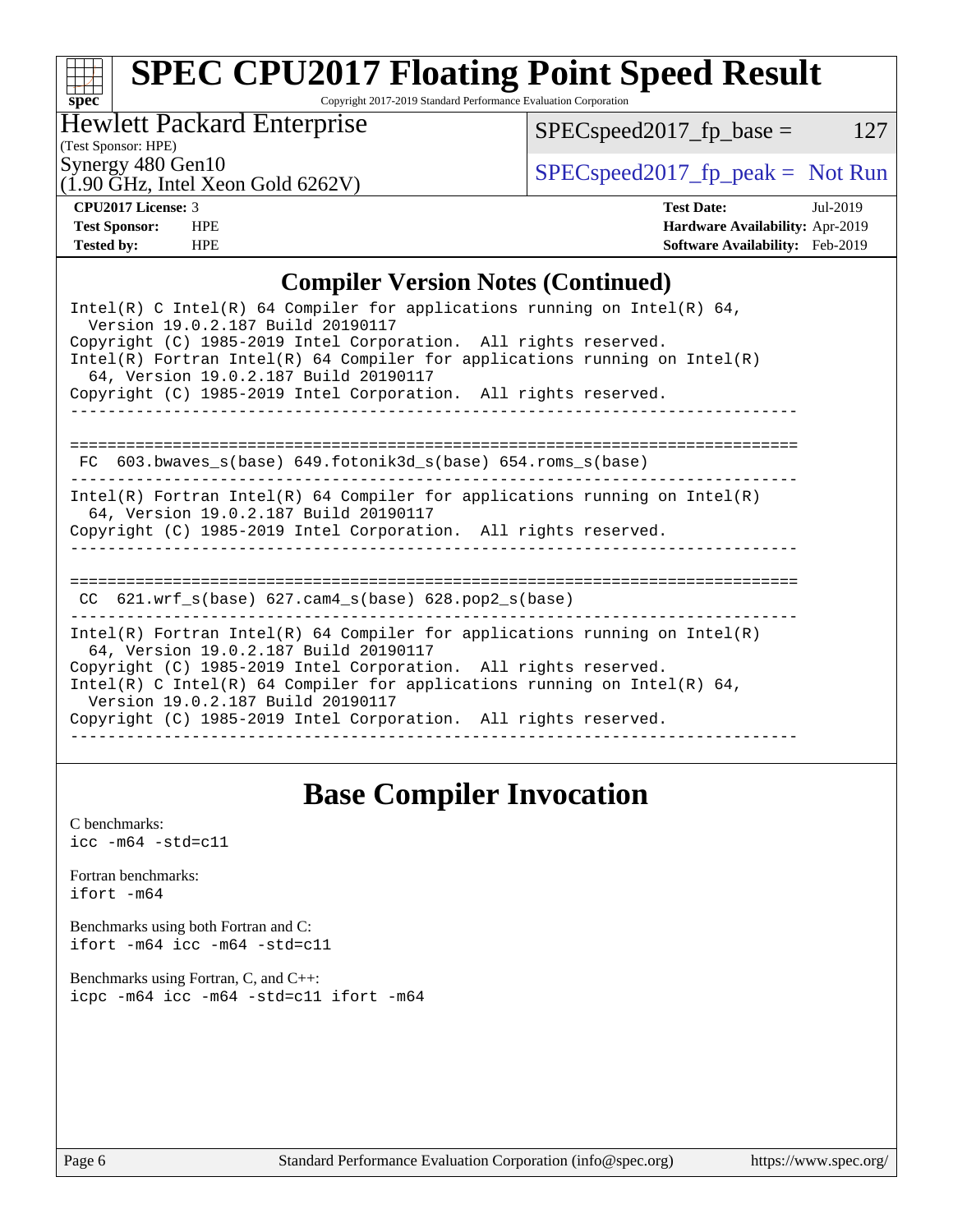# **[SPEC CPU2017 Floating Point Speed Result](http://www.spec.org/auto/cpu2017/Docs/result-fields.html#SPECCPU2017FloatingPointSpeedResult)**

Copyright 2017-2019 Standard Performance Evaluation Corporation

### Hewlett Packard Enterprise

 $SPEC speed2017_fp\_base = 127$ 

### (Test Sponsor: HPE)

**[spec](http://www.spec.org/)**

(1.90 GHz, Intel Xeon Gold 6262V)

Synergy 480 Gen10  $S^{per}$  [SPECspeed2017\\_fp\\_peak =](http://www.spec.org/auto/cpu2017/Docs/result-fields.html#SPECspeed2017fppeak) Not Run

**[CPU2017 License:](http://www.spec.org/auto/cpu2017/Docs/result-fields.html#CPU2017License)** 3 **[Test Date:](http://www.spec.org/auto/cpu2017/Docs/result-fields.html#TestDate)** Jul-2019 **[Test Sponsor:](http://www.spec.org/auto/cpu2017/Docs/result-fields.html#TestSponsor)** HPE **[Hardware Availability:](http://www.spec.org/auto/cpu2017/Docs/result-fields.html#HardwareAvailability)** Apr-2019 **[Tested by:](http://www.spec.org/auto/cpu2017/Docs/result-fields.html#Testedby)** HPE **[Software Availability:](http://www.spec.org/auto/cpu2017/Docs/result-fields.html#SoftwareAvailability)** Feb-2019

### **[Base Portability Flags](http://www.spec.org/auto/cpu2017/Docs/result-fields.html#BasePortabilityFlags)**

 603.bwaves\_s: [-DSPEC\\_LP64](http://www.spec.org/cpu2017/results/res2019q3/cpu2017-20190709-16095.flags.html#suite_basePORTABILITY603_bwaves_s_DSPEC_LP64) 607.cactuBSSN\_s: [-DSPEC\\_LP64](http://www.spec.org/cpu2017/results/res2019q3/cpu2017-20190709-16095.flags.html#suite_basePORTABILITY607_cactuBSSN_s_DSPEC_LP64) 619.lbm\_s: [-DSPEC\\_LP64](http://www.spec.org/cpu2017/results/res2019q3/cpu2017-20190709-16095.flags.html#suite_basePORTABILITY619_lbm_s_DSPEC_LP64) 621.wrf\_s: [-DSPEC\\_LP64](http://www.spec.org/cpu2017/results/res2019q3/cpu2017-20190709-16095.flags.html#suite_basePORTABILITY621_wrf_s_DSPEC_LP64) [-DSPEC\\_CASE\\_FLAG](http://www.spec.org/cpu2017/results/res2019q3/cpu2017-20190709-16095.flags.html#b621.wrf_s_baseCPORTABILITY_DSPEC_CASE_FLAG) [-convert big\\_endian](http://www.spec.org/cpu2017/results/res2019q3/cpu2017-20190709-16095.flags.html#user_baseFPORTABILITY621_wrf_s_convert_big_endian_c3194028bc08c63ac5d04de18c48ce6d347e4e562e8892b8bdbdc0214820426deb8554edfa529a3fb25a586e65a3d812c835984020483e7e73212c4d31a38223) 627.cam4\_s: [-DSPEC\\_LP64](http://www.spec.org/cpu2017/results/res2019q3/cpu2017-20190709-16095.flags.html#suite_basePORTABILITY627_cam4_s_DSPEC_LP64) [-DSPEC\\_CASE\\_FLAG](http://www.spec.org/cpu2017/results/res2019q3/cpu2017-20190709-16095.flags.html#b627.cam4_s_baseCPORTABILITY_DSPEC_CASE_FLAG) 628.pop2\_s: [-DSPEC\\_LP64](http://www.spec.org/cpu2017/results/res2019q3/cpu2017-20190709-16095.flags.html#suite_basePORTABILITY628_pop2_s_DSPEC_LP64) [-DSPEC\\_CASE\\_FLAG](http://www.spec.org/cpu2017/results/res2019q3/cpu2017-20190709-16095.flags.html#b628.pop2_s_baseCPORTABILITY_DSPEC_CASE_FLAG) [-convert big\\_endian](http://www.spec.org/cpu2017/results/res2019q3/cpu2017-20190709-16095.flags.html#user_baseFPORTABILITY628_pop2_s_convert_big_endian_c3194028bc08c63ac5d04de18c48ce6d347e4e562e8892b8bdbdc0214820426deb8554edfa529a3fb25a586e65a3d812c835984020483e7e73212c4d31a38223) [-assume byterecl](http://www.spec.org/cpu2017/results/res2019q3/cpu2017-20190709-16095.flags.html#user_baseFPORTABILITY628_pop2_s_assume_byterecl_7e47d18b9513cf18525430bbf0f2177aa9bf368bc7a059c09b2c06a34b53bd3447c950d3f8d6c70e3faf3a05c8557d66a5798b567902e8849adc142926523472) 638.imagick\_s: [-DSPEC\\_LP64](http://www.spec.org/cpu2017/results/res2019q3/cpu2017-20190709-16095.flags.html#suite_basePORTABILITY638_imagick_s_DSPEC_LP64) 644.nab\_s: [-DSPEC\\_LP64](http://www.spec.org/cpu2017/results/res2019q3/cpu2017-20190709-16095.flags.html#suite_basePORTABILITY644_nab_s_DSPEC_LP64) 649.fotonik3d\_s: [-DSPEC\\_LP64](http://www.spec.org/cpu2017/results/res2019q3/cpu2017-20190709-16095.flags.html#suite_basePORTABILITY649_fotonik3d_s_DSPEC_LP64) 654.roms\_s: [-DSPEC\\_LP64](http://www.spec.org/cpu2017/results/res2019q3/cpu2017-20190709-16095.flags.html#suite_basePORTABILITY654_roms_s_DSPEC_LP64)

## **[Base Optimization Flags](http://www.spec.org/auto/cpu2017/Docs/result-fields.html#BaseOptimizationFlags)**

#### [C benchmarks](http://www.spec.org/auto/cpu2017/Docs/result-fields.html#Cbenchmarks):

[-xCORE-AVX512](http://www.spec.org/cpu2017/results/res2019q3/cpu2017-20190709-16095.flags.html#user_CCbase_f-xCORE-AVX512) [-ipo](http://www.spec.org/cpu2017/results/res2019q3/cpu2017-20190709-16095.flags.html#user_CCbase_f-ipo) [-O3](http://www.spec.org/cpu2017/results/res2019q3/cpu2017-20190709-16095.flags.html#user_CCbase_f-O3) [-no-prec-div](http://www.spec.org/cpu2017/results/res2019q3/cpu2017-20190709-16095.flags.html#user_CCbase_f-no-prec-div) [-qopt-prefetch](http://www.spec.org/cpu2017/results/res2019q3/cpu2017-20190709-16095.flags.html#user_CCbase_f-qopt-prefetch) [-ffinite-math-only](http://www.spec.org/cpu2017/results/res2019q3/cpu2017-20190709-16095.flags.html#user_CCbase_f_finite_math_only_cb91587bd2077682c4b38af759c288ed7c732db004271a9512da14a4f8007909a5f1427ecbf1a0fb78ff2a814402c6114ac565ca162485bbcae155b5e4258871) [-qopt-mem-layout-trans=4](http://www.spec.org/cpu2017/results/res2019q3/cpu2017-20190709-16095.flags.html#user_CCbase_f-qopt-mem-layout-trans_fa39e755916c150a61361b7846f310bcdf6f04e385ef281cadf3647acec3f0ae266d1a1d22d972a7087a248fd4e6ca390a3634700869573d231a252c784941a8) [-qopenmp](http://www.spec.org/cpu2017/results/res2019q3/cpu2017-20190709-16095.flags.html#user_CCbase_qopenmp_16be0c44f24f464004c6784a7acb94aca937f053568ce72f94b139a11c7c168634a55f6653758ddd83bcf7b8463e8028bb0b48b77bcddc6b78d5d95bb1df2967) [-DSPEC\\_OPENMP](http://www.spec.org/cpu2017/results/res2019q3/cpu2017-20190709-16095.flags.html#suite_CCbase_DSPEC_OPENMP)

#### [Fortran benchmarks](http://www.spec.org/auto/cpu2017/Docs/result-fields.html#Fortranbenchmarks):

[-DSPEC\\_OPENMP](http://www.spec.org/cpu2017/results/res2019q3/cpu2017-20190709-16095.flags.html#suite_FCbase_DSPEC_OPENMP) [-xCORE-AVX512](http://www.spec.org/cpu2017/results/res2019q3/cpu2017-20190709-16095.flags.html#user_FCbase_f-xCORE-AVX512) [-ipo](http://www.spec.org/cpu2017/results/res2019q3/cpu2017-20190709-16095.flags.html#user_FCbase_f-ipo) [-O3](http://www.spec.org/cpu2017/results/res2019q3/cpu2017-20190709-16095.flags.html#user_FCbase_f-O3) [-no-prec-div](http://www.spec.org/cpu2017/results/res2019q3/cpu2017-20190709-16095.flags.html#user_FCbase_f-no-prec-div) [-qopt-prefetch](http://www.spec.org/cpu2017/results/res2019q3/cpu2017-20190709-16095.flags.html#user_FCbase_f-qopt-prefetch) [-ffinite-math-only](http://www.spec.org/cpu2017/results/res2019q3/cpu2017-20190709-16095.flags.html#user_FCbase_f_finite_math_only_cb91587bd2077682c4b38af759c288ed7c732db004271a9512da14a4f8007909a5f1427ecbf1a0fb78ff2a814402c6114ac565ca162485bbcae155b5e4258871) [-qopt-mem-layout-trans=4](http://www.spec.org/cpu2017/results/res2019q3/cpu2017-20190709-16095.flags.html#user_FCbase_f-qopt-mem-layout-trans_fa39e755916c150a61361b7846f310bcdf6f04e385ef281cadf3647acec3f0ae266d1a1d22d972a7087a248fd4e6ca390a3634700869573d231a252c784941a8) [-qopenmp](http://www.spec.org/cpu2017/results/res2019q3/cpu2017-20190709-16095.flags.html#user_FCbase_qopenmp_16be0c44f24f464004c6784a7acb94aca937f053568ce72f94b139a11c7c168634a55f6653758ddd83bcf7b8463e8028bb0b48b77bcddc6b78d5d95bb1df2967) [-nostandard-realloc-lhs](http://www.spec.org/cpu2017/results/res2019q3/cpu2017-20190709-16095.flags.html#user_FCbase_f_2003_std_realloc_82b4557e90729c0f113870c07e44d33d6f5a304b4f63d4c15d2d0f1fab99f5daaed73bdb9275d9ae411527f28b936061aa8b9c8f2d63842963b95c9dd6426b8a)

#### [Benchmarks using both Fortran and C](http://www.spec.org/auto/cpu2017/Docs/result-fields.html#BenchmarksusingbothFortranandC):

[-xCORE-AVX512](http://www.spec.org/cpu2017/results/res2019q3/cpu2017-20190709-16095.flags.html#user_CC_FCbase_f-xCORE-AVX512) [-ipo](http://www.spec.org/cpu2017/results/res2019q3/cpu2017-20190709-16095.flags.html#user_CC_FCbase_f-ipo) [-O3](http://www.spec.org/cpu2017/results/res2019q3/cpu2017-20190709-16095.flags.html#user_CC_FCbase_f-O3) [-no-prec-div](http://www.spec.org/cpu2017/results/res2019q3/cpu2017-20190709-16095.flags.html#user_CC_FCbase_f-no-prec-div) [-qopt-prefetch](http://www.spec.org/cpu2017/results/res2019q3/cpu2017-20190709-16095.flags.html#user_CC_FCbase_f-qopt-prefetch) [-ffinite-math-only](http://www.spec.org/cpu2017/results/res2019q3/cpu2017-20190709-16095.flags.html#user_CC_FCbase_f_finite_math_only_cb91587bd2077682c4b38af759c288ed7c732db004271a9512da14a4f8007909a5f1427ecbf1a0fb78ff2a814402c6114ac565ca162485bbcae155b5e4258871) [-qopt-mem-layout-trans=4](http://www.spec.org/cpu2017/results/res2019q3/cpu2017-20190709-16095.flags.html#user_CC_FCbase_f-qopt-mem-layout-trans_fa39e755916c150a61361b7846f310bcdf6f04e385ef281cadf3647acec3f0ae266d1a1d22d972a7087a248fd4e6ca390a3634700869573d231a252c784941a8) [-qopenmp](http://www.spec.org/cpu2017/results/res2019q3/cpu2017-20190709-16095.flags.html#user_CC_FCbase_qopenmp_16be0c44f24f464004c6784a7acb94aca937f053568ce72f94b139a11c7c168634a55f6653758ddd83bcf7b8463e8028bb0b48b77bcddc6b78d5d95bb1df2967) [-DSPEC\\_OPENMP](http://www.spec.org/cpu2017/results/res2019q3/cpu2017-20190709-16095.flags.html#suite_CC_FCbase_DSPEC_OPENMP) [-nostandard-realloc-lhs](http://www.spec.org/cpu2017/results/res2019q3/cpu2017-20190709-16095.flags.html#user_CC_FCbase_f_2003_std_realloc_82b4557e90729c0f113870c07e44d33d6f5a304b4f63d4c15d2d0f1fab99f5daaed73bdb9275d9ae411527f28b936061aa8b9c8f2d63842963b95c9dd6426b8a)

#### [Benchmarks using Fortran, C, and C++:](http://www.spec.org/auto/cpu2017/Docs/result-fields.html#BenchmarksusingFortranCandCXX)

[-xCORE-AVX512](http://www.spec.org/cpu2017/results/res2019q3/cpu2017-20190709-16095.flags.html#user_CC_CXX_FCbase_f-xCORE-AVX512) [-ipo](http://www.spec.org/cpu2017/results/res2019q3/cpu2017-20190709-16095.flags.html#user_CC_CXX_FCbase_f-ipo) [-O3](http://www.spec.org/cpu2017/results/res2019q3/cpu2017-20190709-16095.flags.html#user_CC_CXX_FCbase_f-O3) [-no-prec-div](http://www.spec.org/cpu2017/results/res2019q3/cpu2017-20190709-16095.flags.html#user_CC_CXX_FCbase_f-no-prec-div) [-qopt-prefetch](http://www.spec.org/cpu2017/results/res2019q3/cpu2017-20190709-16095.flags.html#user_CC_CXX_FCbase_f-qopt-prefetch) [-ffinite-math-only](http://www.spec.org/cpu2017/results/res2019q3/cpu2017-20190709-16095.flags.html#user_CC_CXX_FCbase_f_finite_math_only_cb91587bd2077682c4b38af759c288ed7c732db004271a9512da14a4f8007909a5f1427ecbf1a0fb78ff2a814402c6114ac565ca162485bbcae155b5e4258871) [-qopt-mem-layout-trans=4](http://www.spec.org/cpu2017/results/res2019q3/cpu2017-20190709-16095.flags.html#user_CC_CXX_FCbase_f-qopt-mem-layout-trans_fa39e755916c150a61361b7846f310bcdf6f04e385ef281cadf3647acec3f0ae266d1a1d22d972a7087a248fd4e6ca390a3634700869573d231a252c784941a8) [-qopenmp](http://www.spec.org/cpu2017/results/res2019q3/cpu2017-20190709-16095.flags.html#user_CC_CXX_FCbase_qopenmp_16be0c44f24f464004c6784a7acb94aca937f053568ce72f94b139a11c7c168634a55f6653758ddd83bcf7b8463e8028bb0b48b77bcddc6b78d5d95bb1df2967) [-DSPEC\\_OPENMP](http://www.spec.org/cpu2017/results/res2019q3/cpu2017-20190709-16095.flags.html#suite_CC_CXX_FCbase_DSPEC_OPENMP) [-nostandard-realloc-lhs](http://www.spec.org/cpu2017/results/res2019q3/cpu2017-20190709-16095.flags.html#user_CC_CXX_FCbase_f_2003_std_realloc_82b4557e90729c0f113870c07e44d33d6f5a304b4f63d4c15d2d0f1fab99f5daaed73bdb9275d9ae411527f28b936061aa8b9c8f2d63842963b95c9dd6426b8a)

The flags files that were used to format this result can be browsed at

<http://www.spec.org/cpu2017/flags/HPE-ic19.0u1-flags-linux64.html> <http://www.spec.org/cpu2017/flags/HPE-Platform-Flags-Intel-V1.2-CLX-revB.html>

You can also download the XML flags sources by saving the following links: <http://www.spec.org/cpu2017/flags/HPE-ic19.0u1-flags-linux64.xml> <http://www.spec.org/cpu2017/flags/HPE-Platform-Flags-Intel-V1.2-CLX-revB.xml>